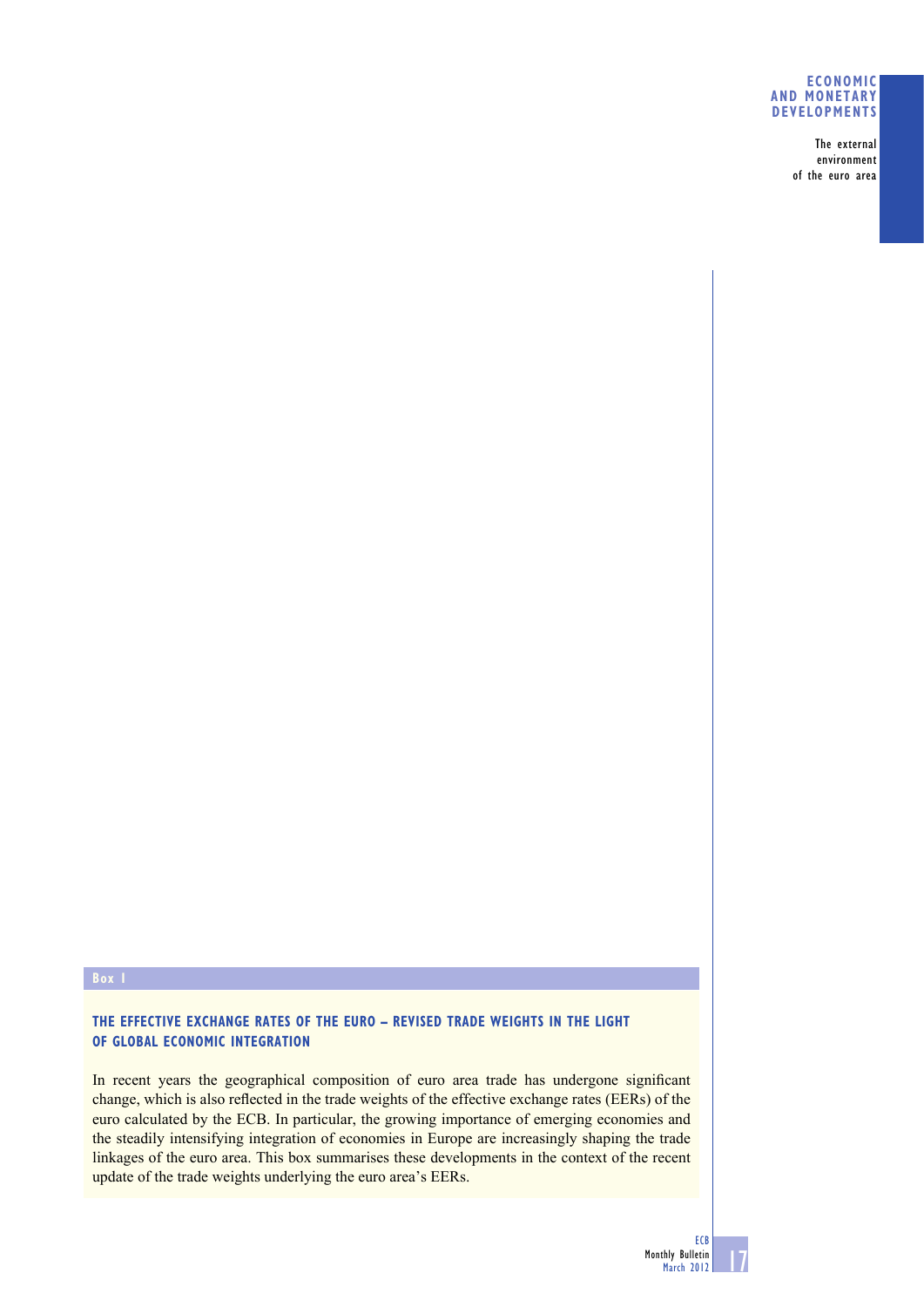The trade weights are revised and updated every three years to provide an accurate picture of trade patterns. Owing to limitations of data availability, the calculations occur with a time lag. In the most recent update carried out in January 2012, trade weights were added for the period from 2007 to 2009<sup>1</sup>

The EERs are constructed by applying the weights to the bilateral nominal exchange rates of the euro against the currencies of selected trading partners. Real EER indices are derived by adjusting the nominal indices for relative price and cost developments between the euro area and its trading partners.<sup>2</sup> The trade weights combine information on exports and imports, excluding intra-euro area trade. Import weights consist of each trading partner's simple share in total euro area imports. Export weights, on the other hand, are double-weighted to account for "third-market effects". Specifically, they capture the effect of competition faced by euro area exporters in foreign markets not only from domestic producers, but also from exporters from third countries. The overall weight of each partner country is obtained as the weighted average of the export and import weights.3

The table presents the trade weights over all available periods for each of the countries included in the broad EER-40 (listed in the order of their average trade weight over all periods).<sup>4</sup> Advanced economies continue to account for a sizeable share of euro area trade, although the weight of the largest advanced economies in the EER-40 of the euro has been declining over time. Between 1995 and 2009 the two individual countries with the largest weights were, on average, the United States and the United Kingdom, which together accounted for almost a third of the EER-40. These countries, together with Japan, were also the three largest individual trading partners of the euro area in the period 1995-2000, with a combined weight of, on average, around 45% of the EER-40 basket. However, for the period 2007-09 their combined share in the basket of the EER-40 declined to around 30%.

The decrease in the share of the largest advanced economies in the EER-40 basket is not due to a decline in trade with the euro area, but instead reflects the rising importance of other regions, in particular emerging market economies, in the global economy. As a consequence, the combined weight of trading partners from emerging Asia in the EER-40 rose from below 19% in the period 1995-97 to above 27% in the period 2007-09. This rise resulted mainly from a substantial increase in the weight of China, which became the euro area's largest individual trading partner in the period 2007-09. The share of other emerging Asian economies has remained broadly unchanged over time, as can be seen in Chart A, which presents developments in the trade weights of major regions of the world economy, as well as of some of the euro area's largest individual trading partners.

ECB

<sup>1</sup> The weights are based on bilateral trade data on manufactured goods, as defined in Sections 5-8 of the Standard International Trade Classification for the periods 1995-97, 1998-2000, 2001-03, 2004-06 and 2007-09. Manufacturing goods are chosen as the trade basis for the weights as these are typically most responsive to changes in competitiveness.

<sup>2</sup> The real EERs are calculated on the basis of consumer price indices, producer price indices, GDP deflators and unit labour cost indices – the latter for the total economy as well as the manufacturing sector.

<sup>3</sup> See Buldorini, L., Makrydakis, S. and Thimann, C., "The effective exchange rates of the euro", *Occasional Paper Series*, No 2, ECB, 2002.

<sup>4</sup> The ECB publishes nominal and real EERs of the euro against three groups of trading partners: the EER-12, comprising Australia, Canada, Denmark, Hong Kong, Japan, Norway, Singapore, South Korea, Sweden, Switzerland, the United Kingdom and the United States; the EER-20, consisting of the EER-12 plus China and the seven non-euro area EU Member States not included in the EER-12; and the EER-40, comprising the EER-20 plus 20 additional relevant trading partners (see the table for the complete list). The trade weights are calculated for the EER-40 group of trading partners. For the EER-12 and EER-20 groups, they are obtained by proportionally rescaling the corresponding countries' trade weights in such a way that they add up to 100.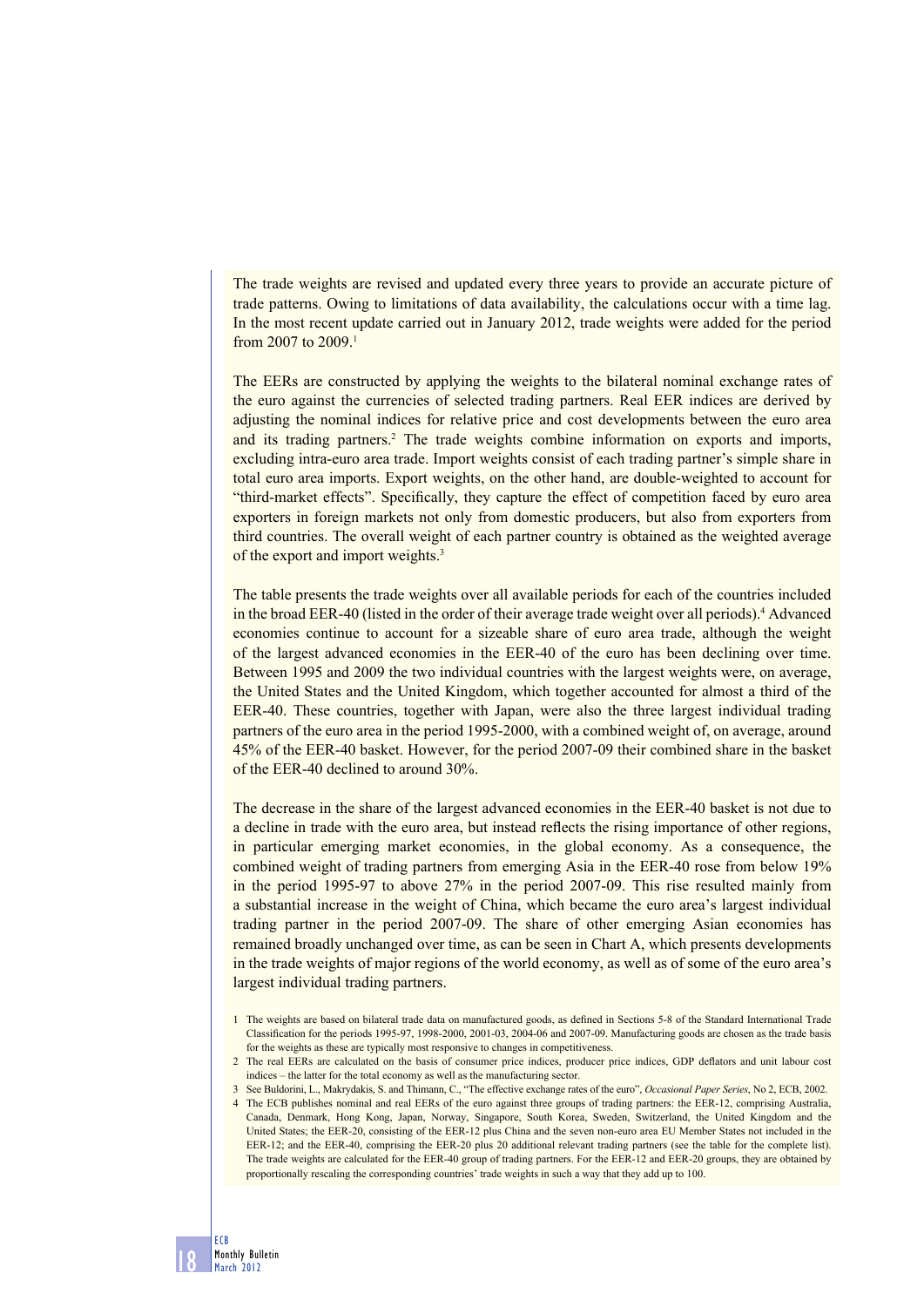# **ECONOMIC AND MONETARY DEVELOPMENTS**

The external environment of the euro area

| <b>Irade weights for the EEK-40</b> |            |               |            |            |            |                |  |
|-------------------------------------|------------|---------------|------------|------------|------------|----------------|--|
| (percentages)                       |            |               |            |            |            |                |  |
|                                     |            |               |            |            |            |                |  |
| <b>Country</b>                      |            | <b>Period</b> |            |            |            |                |  |
|                                     | 1995-1997  | 1998-2000     | 2001-2003  | 2004-2006  | 2007-2009  | <b>Average</b> |  |
| <b>United States</b>                | 16.9       | 19.4          | 18.6       | 15.5       | 13.5       | 16.8           |  |
| <b>United Kingdom</b>               | 18.3       | 17.7          | 16.7       | 14.2       | 11.9       | 15.8           |  |
| China                               | 4.4        | 5.3           | 7.6        | 11.4       | 15.0       | 8.7            |  |
| Japan                               | 9.7        | 8.8           | 7.6        | 6.7        | 5.8        | 7.7            |  |
| Switzerland                         | 6.6        | 5.9           | 5.7        | 5.2        | 5.2        | 5.7            |  |
| Sweden                              | 4.7        | 4.3           | 3.8        | 4.0        | 3.7        | 4.1            |  |
| Poland                              | 2.4        | 2.8           | 3.3        | 3.9        | 4.9        | 3.4            |  |
| <b>Czech Republic</b>               | 2.2        | 2.4           | 3.0        | 3.4        | 4.0        | 3.0            |  |
| Korea                               | 2.9        | 2.7           | 2.8        | 3.2        | 3.1        | 2.9            |  |
| Turkey                              | 2.1        | 2.2           | 2.3        | 3.0        | 3.1        | 2.6            |  |
| Russia                              | 2.4        | 1.8           | 2.2        | 2.9        | 3.4        | 2.6            |  |
| Denmark                             | 2.6        | 2.3           | 2.3        | 2.2        | 2.1        | 2.3            |  |
| Hungary                             | 1.5        | 2.2           | 2.5        | 2.6        | 2.6        | 2.3            |  |
| Taiwan                              | 2.3        | 24            | 2.1        | 1.8        | 1.4        | 2.0            |  |
| India                               | 1.5        | 1.3           | 1.5        | 1.8        | 2.1        | 1.6            |  |
| <b>Hong Kong</b>                    | 2.0        | 1.7           | 1.5        | 1.5        | 1.3        | 1.6            |  |
| Canada                              | 1.5        | 1.6           | 1.6        | 1.4        | 1.3        | 1.5            |  |
| Singapore<br><b>Brazil</b>          | 1.8<br>1.5 | 1.6<br>1.4    | 1.4<br>1.2 | 1.4<br>1.2 | 1.2<br>1.4 | 1.5<br>1.3     |  |
| Mexico                              | 0.9        | 1.2           | 1.3        | 1.2        | 1.2        | 1.2            |  |
| Malaysia                            | 1.2        | 1.1           | 1.2        | 1.1        | 1.0        | 1.1            |  |
| Norway                              | 1.3        | 1.2           | 1.0        | 1.1        | 1.1        | 1.1            |  |
| Romania                             | 0.7        | 0.8           | 1.1        | 1.4        | 1.6        | 1.1            |  |
| Thailand                            | 1.2        | 1.0           | 1.0        | 1.0        | 1.1        | 1.1            |  |
| South Africa                        | 0.9        | 0.9           | 0.9        | 1.0        | 1.0        | 0.9            |  |
| Israel                              | 1.0        | 1.0           | 0.9        | 0.7        | 0.7        | 0.9            |  |
| Australia                           | 0.8        | 0.8           | 0.8        | 0.8        | 0.8        | 0.8            |  |
| Indonesia                           | 1.0        | 0.8           | 0.7        | 0.6        | 0.6        | 0.7            |  |
| Morocco                             | 0.6        | 0.6           | 0.6        | 0.6        | 0.6        | 0.6            |  |
| Croatia                             | 0.5        | 0.4           | 0.5        | 0.5        | 0.5        | 0.5            |  |
| Philippines                         | 0.4        | 0.5           | 0.5        | 0.4        | 0.3        | 0.4            |  |
| Bulgaria                            | 0.3        | 0.3           | 0.4        | 0.4        | 0.5        | 0.4            |  |
| Argentina                           | 0.6        | 0.5           | 0.3        | 0.3        | 0.3        | 0.4            |  |
| Chile                               | 0.3        | 0.3           | 0.3        | 0.4        | 0.4        | 0.4            |  |
| Algeria                             | 0.3        | 0.3           | 0.3        | 0.3        | 0.4        | 0.3            |  |
| Lithuania                           | 0.2        | 0.2           | 0.2        | 0.3        | 0.3        | 0.2            |  |
| Venezuela                           | 0.2        | 0.2           | 0.2        | 0.2        | 0.2        | 0.2            |  |
| Latvia                              | 0.1        | 0.1           | 0.1        | 0.2        | 0.2        | 0.1            |  |
| New Zealand                         | 0.1        | 0.1           | 0.1        | 0.1        | 0.1        | 0.1            |  |
| Iceland                             | 0.0        | 0.1           | 0.1        | 0.1        | 0.1        | 0.1            |  |
| <b>Total</b>                        | 100.0      | 100.0         | 100.0      | 100.0      | 100.0      | 100.0          |  |

#### **Trade weights for the EER-40**

Source: ECB.

Note: Trade weights for the EER-20 and EER-12 can be obtained by proportionally rescaling the corresponding countries' trade weights in such a way that they add up to 100.

The historically largest group of trading partners in terms of their combined weight in the EER 40 of the euro consists of "other European economies",<sup>5</sup> the weight of which rose steadily from slightly above 25% in the period 1995-97 to above 30% in the period 2007-09. The growing importance of the other European economies as major trading partners reflects the geographical proximity and increasing economic integration within Europe. In fact, the increase in the weight

5 Other European economies as referred to in this box include Croatia, Iceland, Norway, Russia, Switzerland and the non-euro area EU Member States, with the exception of the United Kingdom; other Asian countries include Hong Kong, India, Indonesia, Korea, Malaysia, Philippines, Singapore, Taiwan and Thailand; other countries include Algeria, Argentina, Australia, Brazil, Canada, Chile, Israel, Mexico, Morocco, New Zealand, South Africa, Turkey and Venezuela.

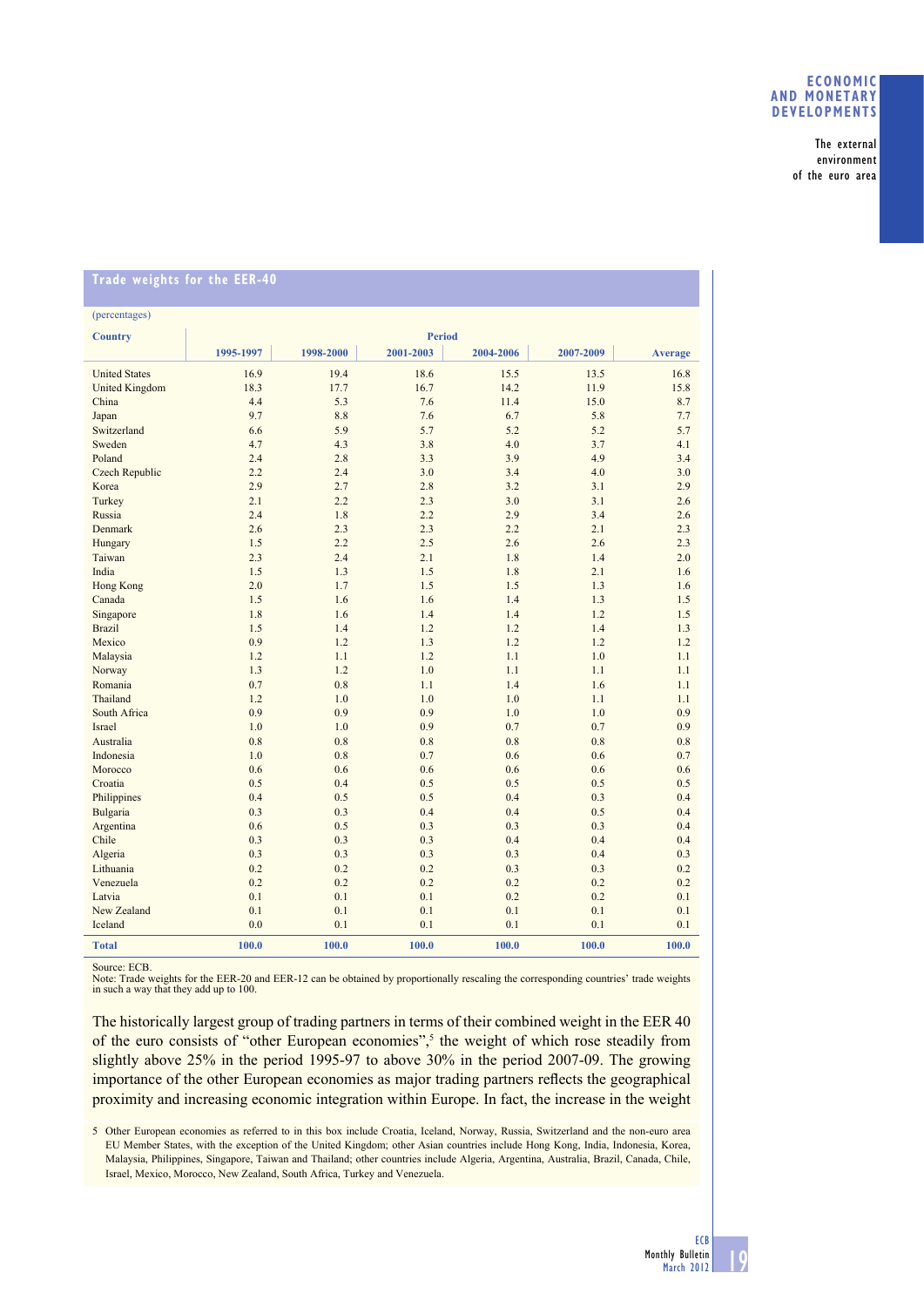

of this group of countries is largely accounted for by non-euro area Member States that have joined the European Union since 2004. Since the period 1995-97 their combined weight has doubled to above 14% of the EER-40 basket, which corresponds to more than eight times their combined share in world GDP and thus underlines the particular importance of trade linkages between these countries and the euro area.

Geographical characteristics are also reflected in the composition of trade weights in terms of the contribution of import and export weights. Chart B shows a comparison of total trade weights with import weights, as well as with the double export weights and the simple export weights of the euro area's major trading partners. In the case of major advanced and other European economies, the simple export weight generally exceeds the import weight on account of the bilateral trade surpluses of the euro area with these countries. The opposite holds true for economies in emerging Asia with which the euro area has an aggregate bilateral trade deficit, as a reflection of the strong export orientation of these economies. At the same time, accounting for third-market effects leads



20 ECB Monthly Bulletin March 2012